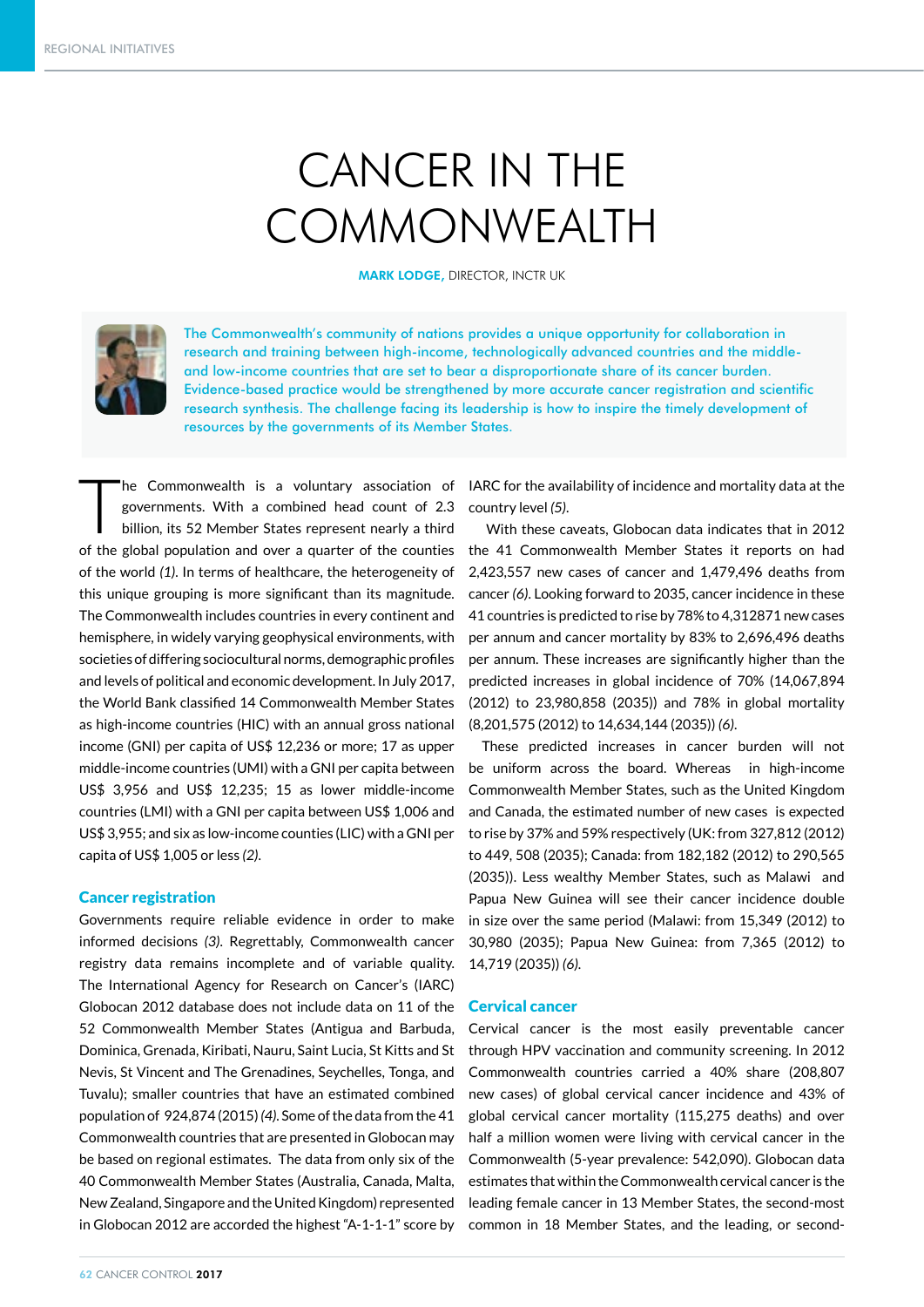highest cause of death from cancer, in females in 29 Member Economic growth and urbanization States.

There is a strong association between Gross National Income (GNI) and cervical cancer. Of the 31 Commonwealth Member States where Globocan estimates cervical cancer is either the leading or the second-most common female cancer, only three (The Bahamas, Brunei Darussalam and Trinidad and Tobago) are classified as high-income countries by the World Bank. The same pattern applies to mortality. Of the 29 Commonwealth Member States where cervical cancer is either the leading or the second-most common cause of female cancer deaths, only one is a high-income economy (Trinidad and Tobago). The six Commonwealth Member States with the highest number of cervical cancer cases and deaths are India, Nigeria, Bangladesh, South Africa, Tanzania and Mozambique.

The percentage increase in new cases of cervical cancer within the Commonwealth during the period 2012–2035 is predicted to be 66% (208,788 to 347,645) which far exceeds the estimated global increase of 43% (527,624 to 756,273 new cases). Similarly, Commonwealth deaths from cervical cancer will rise by 75% (114,875 to 201,568 deaths) over the same period; this is much higher than the global percentage increase of 56% (265,672 to 416,061 deaths) predicted by IARC

#### Scientific research

Increasingly, policy-makers and parliamentarians are requiring evidence of the effectiveness of interventions presented in primary or secondary research *(2)*. Commonwealth countries make a major contribution to the published literature on cancer control in low- and middle-income countries (LMIC). An electronic search conducted by INCTR UK of four bibliographic databases (Pubmed, Embase, African Journals Online and WHO's African Index Medicus) for evidence published between 2000 and 2016 relevant to cervical cancer and other HPV-linked cancers in sub-Saharan Africa identified 1,656 reports of research. Of these, 1,414 (85%) reports related to populations or patients in African Commonwealth Member States. Many of the reports of the cancer control research conducted in LMICs lie scattered across the biomedical literature in different databases, conference proceedings and university archives *(7)*. Difficulty in accessing the results of research can lead to missed opportunities to build on proven strategies, or to wasteful duplication of effort. INCTR's search identified 134 reports (101 full articles and 33 conference proceedings) concerning the level of public and professional knowledge/awareness/attitudes/behaviour/ practice (KAABP) surrounding HPV and cervical cancer in Nigeria. This tall pile of papers represents a substantial amount of evidence that deserves to be systematically reviewed and the results considered by policy-makers and research commissioners.

Although 38 Commonwealth countries are classified as lowand middle-income countries, the combined gross domestic product of Commonwealth Member States is estimated at US\$ 10.4 trillion in 2017 and predicted to reach US\$ 13 trillion in 2020. Commonwealth membership has advantages: bilateral costs for trading partners in Commonwealth countries are on average 19% less than between those in non-member countries. Half of the top 20 global emerging cities are in the Commonwealth: New Delhi, Mumbai, Nairobi, Kuala Lumpur, Bangalore, Johannesburg, Kolkata, Cape Town, Chennai and Dhaka *(8)*. Urbanization and overcrowding inevitably increases population exposure to the known risk factors for cancer and other NCDs: poor diet, excessive alcohol consumption, less exercise, increased exposure to manufactured tobacco products. It is these cities, and cities like these, that will fuel the coming wave of cancer incidence in sub-Saharan Africa, India and South East Asia. For as long as labour remains a factor of production or service provision, the health of the national workforce will remain integral to the development of successful economies. The steadily rising incidence of cancers in Commonwealth Member States is already a cause for concern. It deserves attention as an important health and economic problem that needs to be controlled, and this is a job for government. The identification and implementation of innovative cost-effective strategies to prevent and reduce cervical cancers, in particular, will benefit all Commonwealth Member States by highlighting women's health issues and reproductive health, reducing family poverty, and helping Member States with their target of controlling noncommunicable diseases in their countries *(9)*.

#### What is to be done?

Due to its size and composition the Commonwealth enjoys several advantages that make it uniquely suitable for research into the causes and various approaches to the control of cancers *(10)*. Healthcare interventions that test successfully across the diversity of the Commonwealth Member States offer gains for the global economy, as well as a benefit to individual cancer patients and their families. The decision taken by the Commonwealth Health Ministers in Geneva on 21 May 2017 that the theme for their 2018 Meeting should be "*Enhancing the global fight against NCDs; raising awareness, mobilizing resources and ensuring accessibility to universal coverage*" provides a timely opportunity to explore novel strategies for collaboration.

A Commonwealth economic committee for cancer control should be formed in order to take maximum advantage of the heterogeneity of differences in national cancer patterns and economic development. The establishment of a Commonwealth Cancer Fund with a sliding scale of contributions, ranging